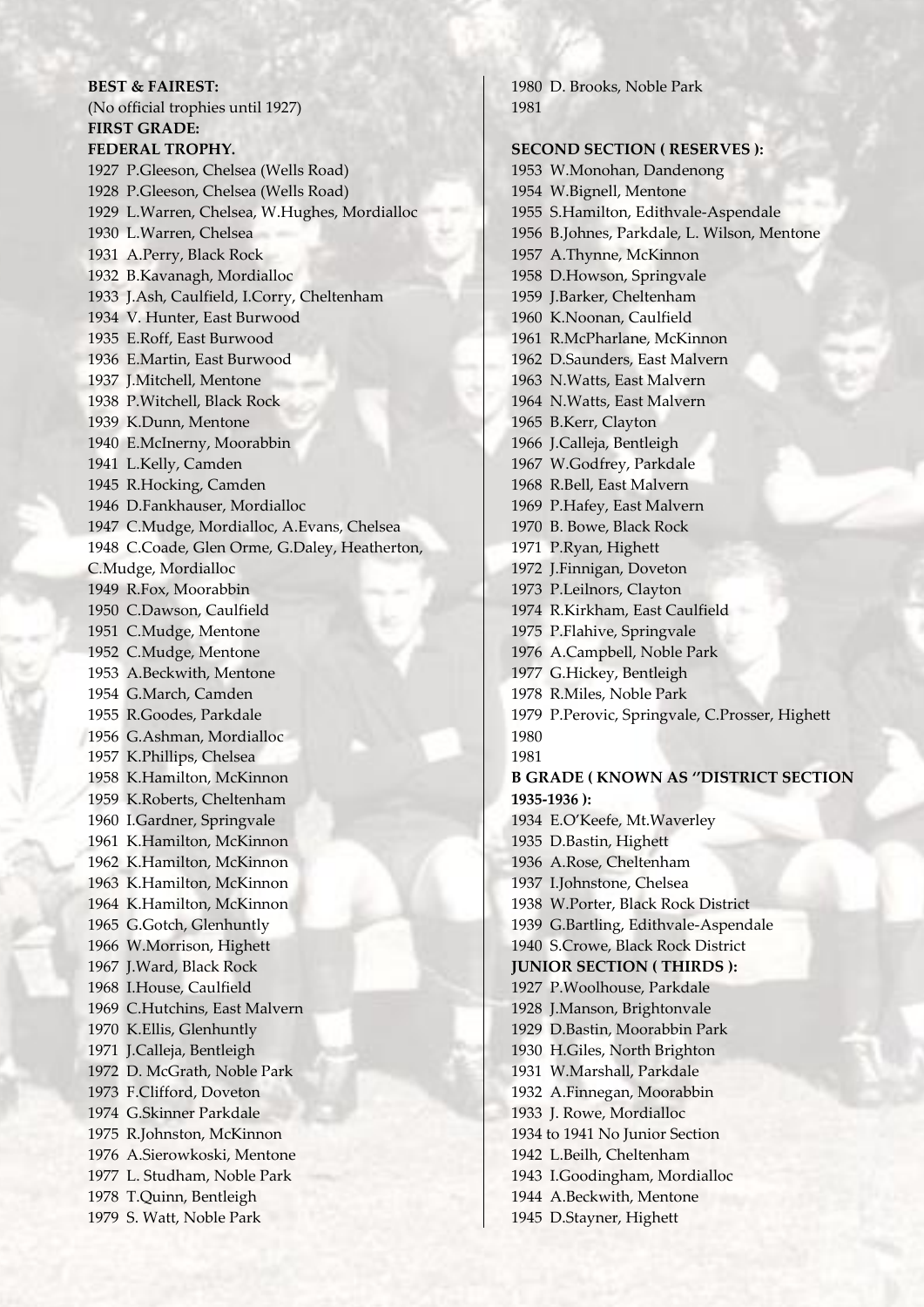## *Federal Fotball Association*

1946 D.Stayner, Highett 1947 R.Grambeau, Black Rock 1948 D.Smithson, Highett 1949 J.Beckwith, Black Rock 1950 P.Box, Cheltenham 1951 L.Sharp, Edithvale-Aspendale 1952 P.Bruce, Dandenong 1953 No competition 1954 C.Bassett, Dandenong 1955 D.O'Toole, Highett 1956 K.Bennett, Dandenong 1957 D.Morgan, Mordialloc 1958 D.Cameron, Cheltenham 1959 D.Eagle, Highett 1960 R.Gehling, Black Rock 1961 G.Carlson, McKinnon 1962 D.Groves, Mentone 1963 M.Bartlett, Bentleigh 1964 R.Harrigan, Bentleigh 1965 G.Watts, McKinnon 1966 J.O'Dea, Noble Park 1967 P.Deayton, Noble Park 1968 G.Watts, Glenhuntly 1969 I.Lloyd, Bentleigh 1970 J.Barrand, Bentleigh 1971 P.Watts, McKinnon 1972 T.Palmer, Glenhuntly 1973 P.Brown, Oakleigh District

1974 P.Ivanhoff, Highett 1975 A.Lynn, Parkdale 1976 R.Turner, Bentleigh 1977 P.McGaw, Bentleigh 1978 S.Tanian, Cheltenham 1979 D.Rhys-Jones, Oakleigh District 1980 1981 **FOURTH SECTION:** 1961 J.Deer, Cheltenham, D.Williams, Chelsea 1962 J.Deer, Cheltenham 1963 G.Watts, McKinnon 1964 P.McCracken, Glenhuntly 1965 L.Richards, Oakleigh District 1966 G.Beck, Noble Park 1967 G.Hocking, Oakleigh District 1968 G.Parker, Clayton 1969 K.Richards, Parkdale 1970 R.Breurton, Oakleigh District 1971 R.Nelson, Bentleigh 1972 P.Ivanhoff, Highett 1973 M.Roberts, Cheltenham 1974 S.Emitt, Cheltenham 1975 S.McKinnon, Cheltenham 1976 J.Adams, Springvale 1977 A.Rosella, Noble Park 1978 G. Peake, Oakleigh Districts 1979 W.Capper, Oakleigh District 1980 1981 D.Brookes, Noble Park

## **CLUB COLOURS**

**BENTLEIGH** - Navy Blue jersey, with red V neck and band. BLACK ROCK — Black jersey and red sash.<br>CAULFIELD — Dark maroon jersey, navy blue collar and

yoke, white monogram.

**CHELTENHAM** - Red, yellow and black in wide vertical stripes.

**CLAYTON** — Black and white vertical stripes.

**EAST MALVERN** — Royal blue and red vertical stripes.<br> **GLENHUNTLY** — Red, white and black wide vertical stripes **HIGHEIT** — Blue jersey, red collar, red and white bands.<br> **MCHEIT** — Blue jersey, red collar, red and white bands.<br> **MCHEINNON** — Saxe blue jersey with white V, collar and cuffs<br> **MENTONE** — Black jersey with yellow sash.

NOBLE PARK - Royal blue and gold vertical stripes. OAKLEIGH DISTRICT -- Black jersey, white collar and and cuffs, white sash.

**PARKDALE** — Dark navy blue and light blue hoops, jersey. SPRINGVALE - Navy blue jersey, white monogram, red collar and cuffs.